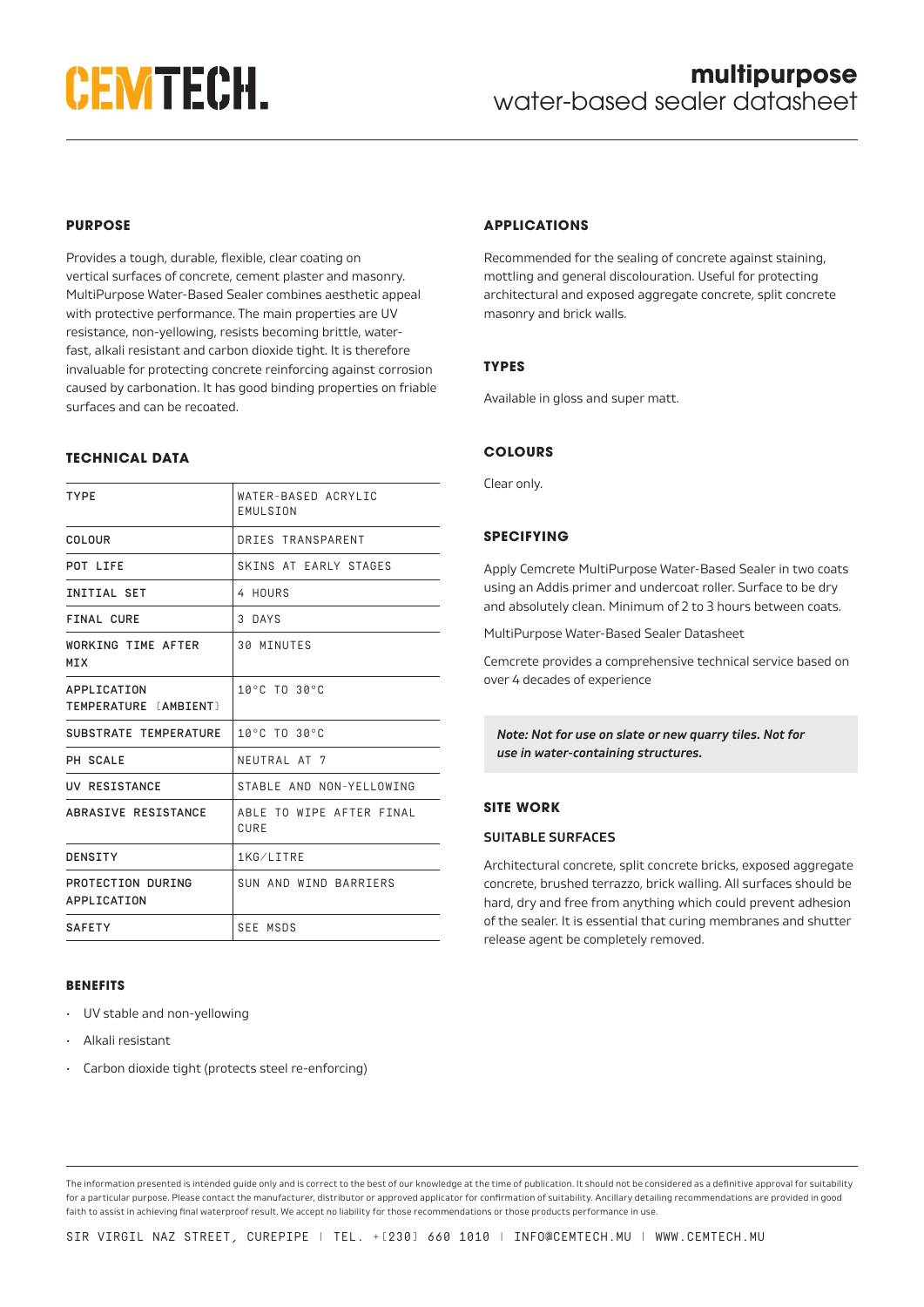

#### **SURFACE PREPARATION**

#### **RAW EXISTING SURFACES**

Substrate(s) should preferably be ground with a grinder to remove surface residues and to expose the true condition of the substrate. Surfaces should be hard (no crumbling or cracking, and have good compressive strength). They should also be clean, free of contaminants, or laitance of any sort which may impair bond.

#### **SURFACES COATED WITH CEMCRETE CEMENT-BASED DECORATIVE COATINGS**

Only coat where moisture levels are less than 5%.

#### **MASKING**

For best results all windows, doors and adjacent surfaces should be masked using masking tape and brown paper. All masking material must be removed at the end of the day.

#### **MIXING**

Use straight from the container after stirring.

#### **APPLICATION**

Apply liberally straight from the container using an Addis primer and undercoat roller. Apply as many coats as required to obtain an even sheen. Allow 2 - 3 hours between coats depending on weather and surface porosity.

# **SPECIMEN FINISH**

A trial area should be treated on-site for the architect's approval.

#### **WEATHER**

Do not apply on frozen surfaces or when temperature is below 10°C.

## **STORAGE**

Can be stored above 5°C in sealed drums for up to 6 months from date of invoice.

# **COVERAGE**

Approximately 5 to 6m2 per litre per coat.

## **PACKAGING**

Supplied in 1, 5 & 20 litre containers.

# **MANUFACTURER'S WARRANTY**

Cemcrete warrants that the products manufactured by it shall be free from material defects and will be consistent with its normal high quality. Should any of the products be proven defective, the liability to Cemcrete shall be limited to replacement of the product ex-factory. Cemcrete makes no warranty as to merchantability or fitness for a particular purpose and this warranty is in lieu of all other warranties expressed or implied. The user shall determine the suitability of the product for his intended use and assume all risks and liability in connection therewith.

The information presented is intended guide only and is correct to the best of our knowledge at the time of publication. It should not be considered as a definitive approval for suitability for a particular purpose. Please contact the manufacturer, distributor or approved applicator for confirmation of suitability. Ancillary detailing recommendations are provided in good faith to assist in achieving final waterproof result. We accept no liability for those recommendations or those products performance in use.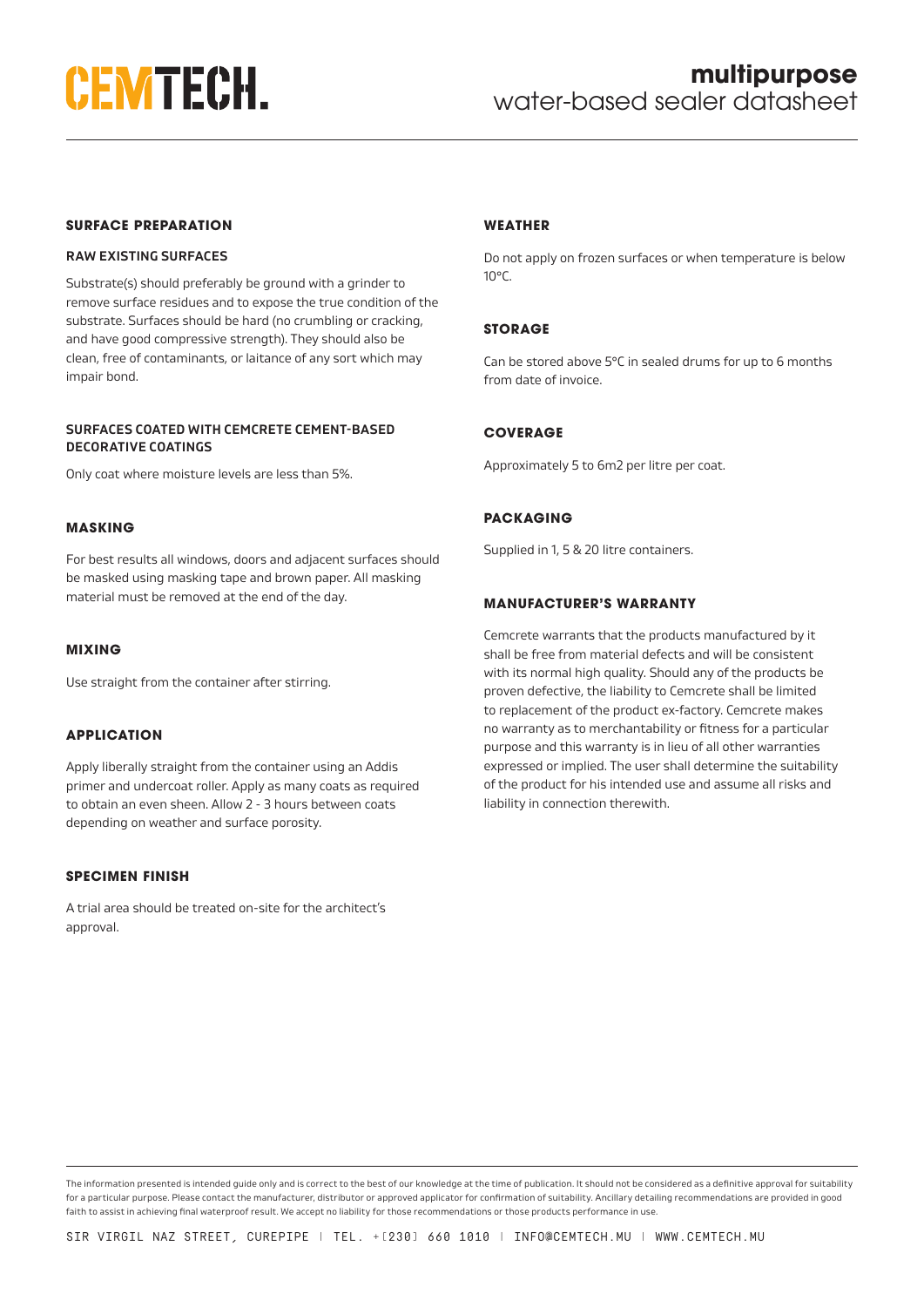# **CEMTECH.**

A non-yellowing clear, thermoplastic acrylic lacquer-based resin which displays excellent UV stability. Has very fast solvent release; i.e. drying properties. The sealer greatly enhances the colour and protects the surface from the ingress of dirt and grease.

# **PURPOSE**

Provides a tough, durable, flexible, clear, penetrating coating on horizontal and vertical surfaces of concrete, cement plaster and masonry. Combines aesthetic appeal with protective performance. The main properties are UV resistance, nonyellowing, resists becoming brittle, water-fast, alkali resistant and carbon dioxide tight. It has good binding properties on friable surfaces and can be recoated.

## **TECHNICAL DATA**

| <b>TYPE</b>                          | SOLVENT-BASED ACRYLIC                          |
|--------------------------------------|------------------------------------------------|
| COLOUR                               | TRANSPARENT                                    |
| POT LIFE                             | 2 HOURS                                        |
| <b>INITIAL SET</b>                   | 2 - 3 HOURS DEPENDING ON<br>WEATHER            |
| FINAL CURE                           | 7 DAYS                                         |
| <b>WORKING TIME</b><br>AFTER MIX     | 30 MIN AFTER STIRRING AND<br>DECANTING         |
| APPLICATION<br>TEMPERATURE [AMBIENT] | 10°C TO 30°C                                   |
| SUBSTRATE TEMPERATURE                | 10°C TO 30°C                                   |
| PH SCALE                             | ACIDIC                                         |
| UV RESISTANCE                        | STARLE AND NON-YELLOWING                       |
| ABRASIVE RESISTANCE                  | TRAFFICABLE AFTER 3 DAYS<br>AT 25°C AND 50% RH |
| DENSITY                              | 0.8KG/LITRE                                    |
| PROTECTION DURING<br>APPLICATION     | SUN AND WIND BARRIERS                          |
| <b>SAFETY</b>                        | <b>SEE MSDS</b>                                |

## **APPLICATIONS**

Recommended for the sealing of Cemcrete's wall and floor micro toppings subject to the following criteria:

- Colour Hardener & RenoCrete: Can use as is to enhance the colour of the coating. Alternatively one coat of Cemcrete's Sealer Primer can be applied first.
- CreteCote: Prime first with one coat of Cemcrete's Sealer Primer. Allow to dry overnight.

#### **TYPES**

MultiPurpose Solvent-Based Sealer Standard and Matt.

## **COLOURS**

Clear only.

# **SPECIFYING**

Coat as many coats of MultiPurpose Solvent-Based Sealer as is required to get an even sheen. The number of coats used will depend porosity and texture. Allow 2 to 3 hours between coats depending on the weather.

#### *Note: Not for use in water-containing structures.*

# **STORAGE**

Can be stored above 5°C in sealed steel drums for 6 months from date of invoice.

# **SUITABLE SURFACES**

Architectural concrete, split concrete bricks, exposed aggregate concrete, brushed terrazzo, brick walling. All surfaces should be hard, dry and free from anything which could prevent penetration of the sealer. Curing membranes and shutter release agent must be completely removed. This is essential.

The information presented is intended guide only and is correct to the best of our knowledge at the time of publication. It should not be considered as a definitive approval for suitability for a particular purpose. Please contact the manufacturer, distributor or approved applicator for confirmation of suitability. Ancillary detailing recommendations are provided in good faith to assist in achieving final waterproof result. We accept no liability for those recommendations or those products performance in use.